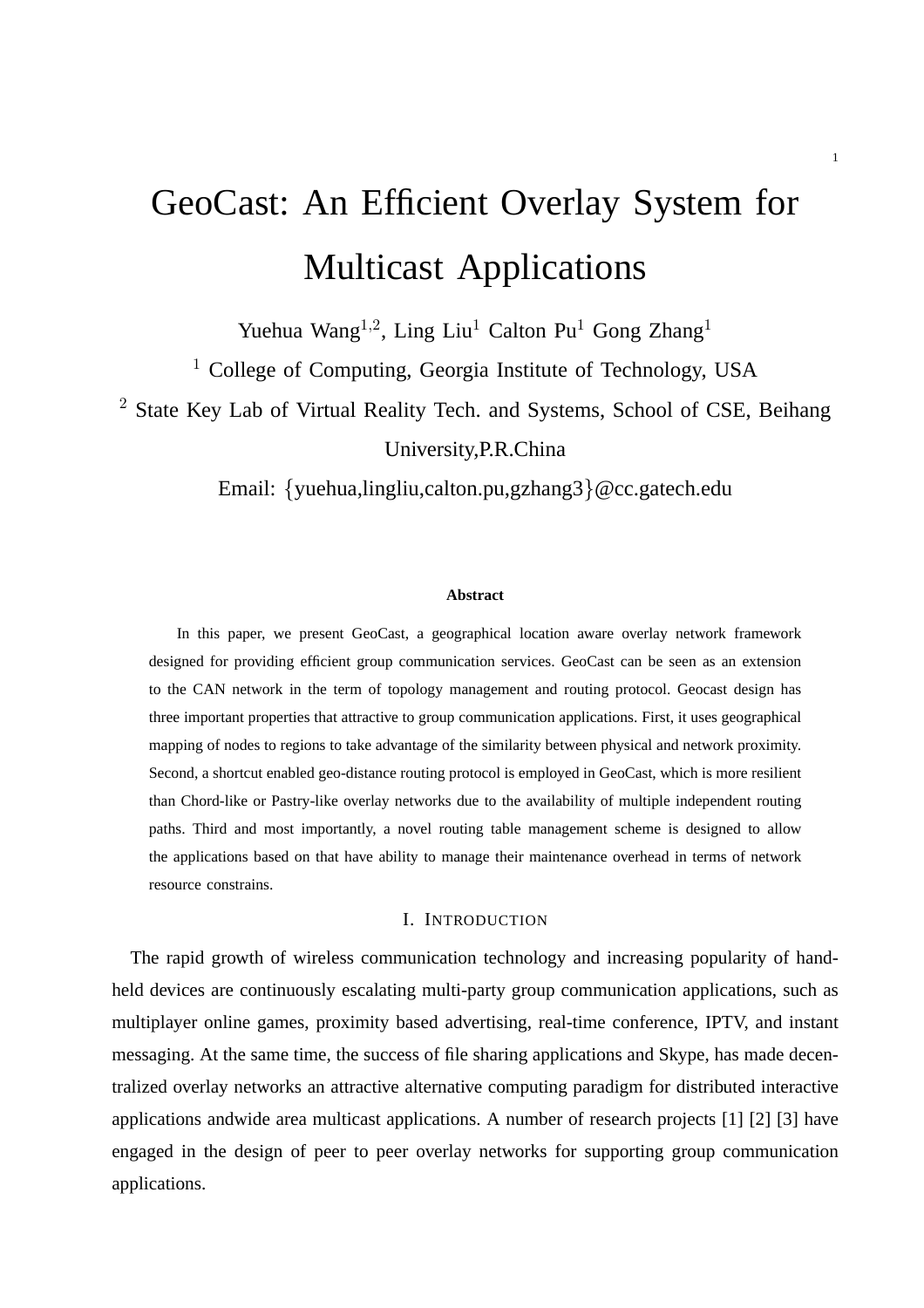By investigating the existing studies in overlay multicast, we reach three important observations. First, for distributed wide-area group communication applications supported by overlay networks, the properties of overlay networks such as the communication efficiency, system scalability, and fault resilience largely dominate their performance. Second, the efficiency of overlay multicast, especially the efficiency of the multicast tree constructed for each communication group heavily depends on the efficiency of the underlying P2P routing protocol provided by each specific overlay network. Third, most of the overlay network topology does not well conform to the underlying IP network topology and the application and management messages are exchanged using the unicast links among end-hosts. As a result, communication messages may have to traverse the IP network from one end to another multiple times to reach its destination. This is particularly true when group communication peers are widely distributed across the Internet. For instance, Scribe [1] is a peer to peer (P2P) multicast system that builds multicast trees for efficient information dissemination to large subscriber groups by taking advantage of the peer to peer routing protocol of Pastry. Similarly, both PeerCast [2] and the proposal by [3] design and develop efficient multicast services based on Chord [4]. PeerCast enhances the Chord routing protocol by encoding network proximity information into the identifier of each peer such that physical network neighbors share similar identifier prefixes and are more likely to be clustered closer in the identifier space. The proposal in [3] enhances the performance of Chord by taken into account of the heterogeneous capacities of end-hosts.

In this paper, we describe GeoCast, a scalable and decentralized geographical overlay multicast system framework, GeoCast can be seen as an extension to the CAN network in terms of overlay topology management and routing scheme. Geocast design has a number of important properties that attractive to group communication applications. First, the geographical proximity is taken into account in the procedure of the overlay network construction, which is well known that is critical for many location-based applications, such as location based advertisement and entertainment, on-demand IPTV delivery, and online gaming applications. Second, it employs a shortcut enabled geo-distance routing protocol to speed up the routing procedure among nodes in the overlay network. Third and most importantly, a novel routing table management scheme is designed to allow the applications based on that have ability to control their maintenance overhead in terms of network resource constrains. It improves CAN-like multicast overlay system by organizing the elements in the routing table in a well defined way.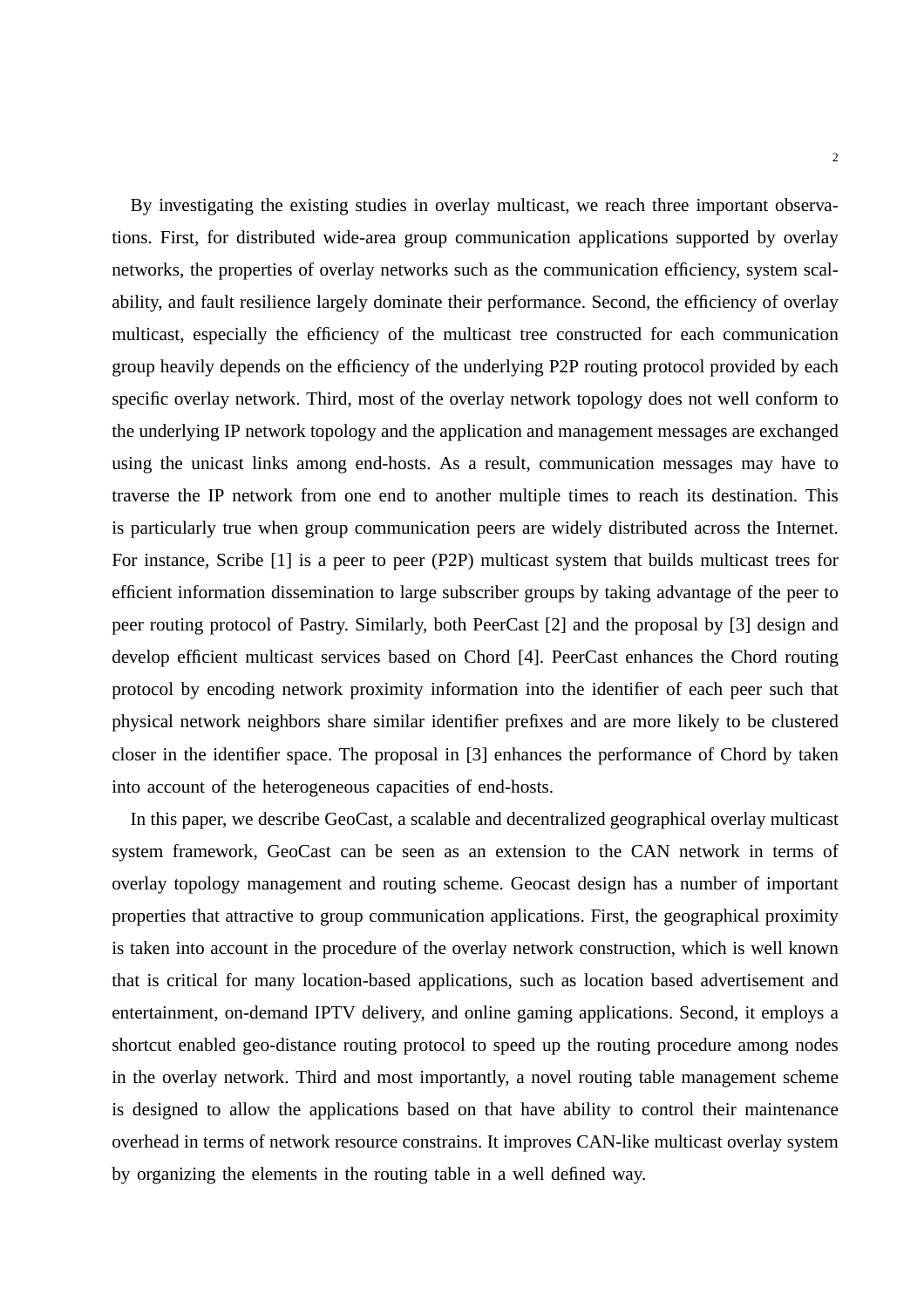The rest of the paper is organized as follows. First, we discuss the related work in section 2 and then describe the structure of GeoCast system in section 3. Specifically, the design of routing table and maintenance scheme is described and the shortcut-enable routing scheme is studied in detail. We summarize the contribution of this paper in Section 4.

# II. BASIC GEOCAST SYSTEM OVERVIEW

GeoCast is a geographical overlay system built on top of GeoGrid[5]. It extends GeoGrid by developing multicast tree algorithms and fast utility based protocol to support end-to-end multicast services.GeoCast consists of a network of end system nodes interconnected through the GeoCast topology and routing protocol. Nodes are equipped with a GeoCast middleware composed of two-tier substrates: overlay network management and end system node multicast management.

# *A. Overlay network management*

This substrate is the lower tier substrate for overlay membership management, lookups, and communication. It consists of membership protocol and routing lookup protocol.

*1) Membership protocol:* GeoCast system uses the membership protocol to organize widely distributed end system nodes into a overlay network that carries the multicast service. Each node is represented as an point in a 2D geographical coordinate space called G, which bears a one-to-one mapping to the physical coordinate system. Similar to CAN [6], at any point in time, the network of N nodes will dynamically partition the entire GeoCast coordinate space into N disjoint rectangles such that each node "owns" a rectangle region.

Each end system node is represented by a tuple of five attributes, denoted by  $E_i$ : $\lt x, y, R$ ,  $IP\_Port, property >$ , where  $(x, y)$  is the unique identifier of end system node  $E_i$ . *R* is the region that node  $E_i$  manages. It is described as a quadruple:  $(x, y, w, h)$ , where  $(x, y)$  represents the coordinates of top left vertex of region and  $(w, h)$  refers to the width and height of R. Let N be the number of end system nodes in GeoCast. It subjects to (i)  $\sum_{i=1}^{N} E_i R_i w * E_i R_i h = G_i w * G_i h$ (ii)  $E_i \cdot R \cap E_j \cdot R \in \{ \emptyset, d(u, v), \overline{d_1(u', v')d_2(u'', v'')} \}$  for  $i \neq j$ , where  $d(u, v)$  denotes a point that belongs to both two regions  $E_i \cdot R$  and  $E_j \cdot R$  and  $(u, v)$  is its coordinates.  $\overline{d_1(u', v')d_2(u'', v'')}$ represents a line segment that is the intersection of those regions, where  $(u', v')$  and  $(u'', v'')$ refer to coordinates of initial point and end point of such line segment respectively. In our case,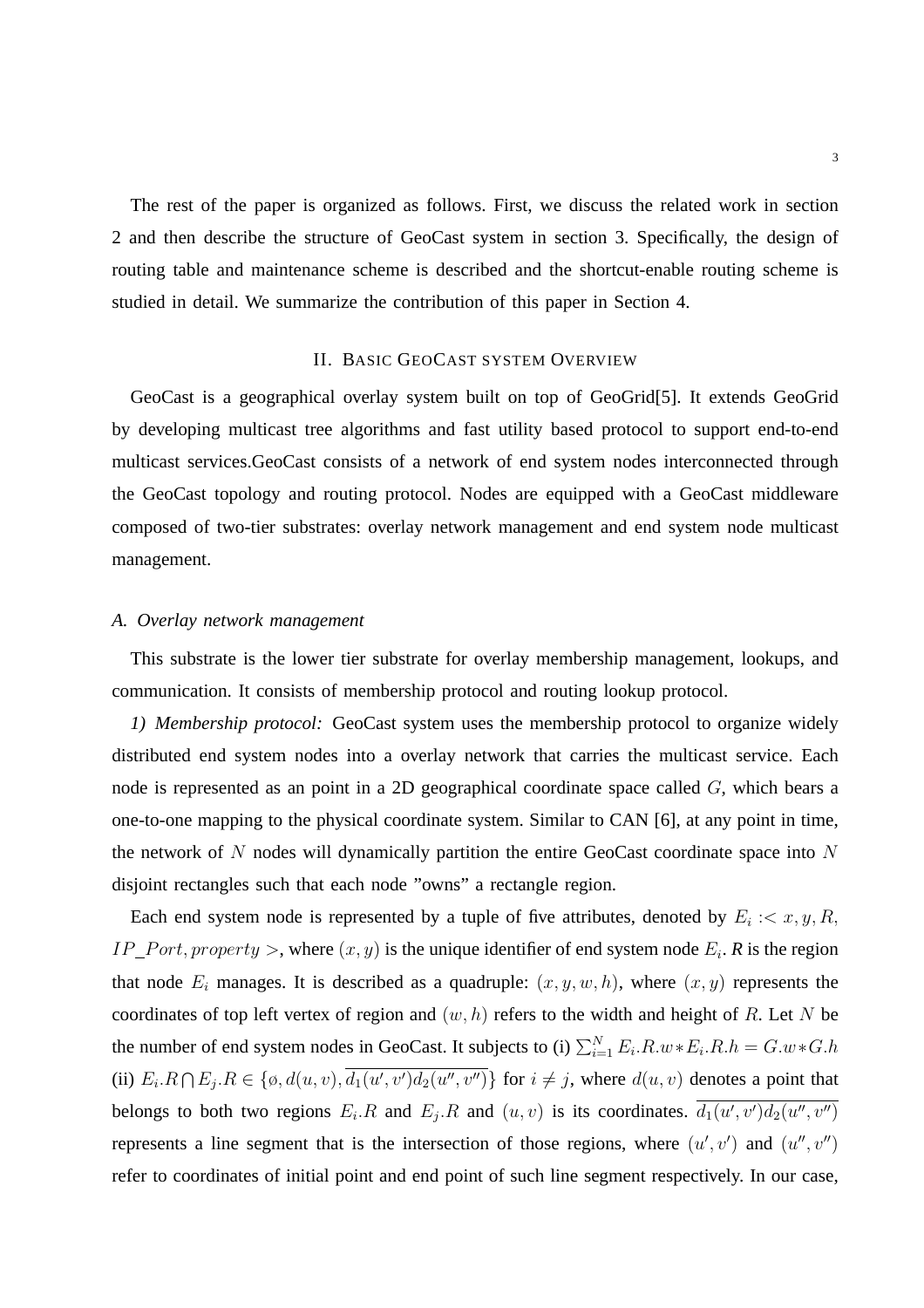two regions  $E_i$ . R and  $E_j$ . R are considered immediate neighbors iff their intersection is a line segment  $\overline{d_1(u',v')d_2(u'',v'')}$ . *IP\_Port* is node  $E_i$ 's *IP* address and port used to communicate with other network nodes. *Property* refers to a set of specific attributes of  $E_i$ , which are related to the specific application. For different applications, it may have different meanings. It may represent the available storage space for file sharing services, the available bandwidth for streaming applications and any combination of those attributes. In GeoCast, we record node's bandwidth information in *property* field, which quantifies the amount of network resources that node  $E_i$  is willing to dedicate for serving other nodes. To keep overlay connectivity among nodes in system, each node maintains a list, say routinglist, used to record the related information about other nodes such as their unique identifier, *IP Port*, and *property*. It helps the node maintain a partial view of other overlay nodes. Similar to GeoGrid, GeoCast is constructed incrementally. As a new node joins the system, it first contacts a bootstrapping server [5] to obtain a list of existing nodes in GeoCast and initiates a joining request with its own geographical coordinates by contacting an entry node selected randomly from this list. The joining request is then routed to the region that covers the coordinates of the new node. After identifying the specific region to which the new node belongs, the owner node makes a  $unit - capacity$ comparison with all of its neighbors and selects the node with least unit-capacity as the split node which partitions its region in half and assigns one half to the new node.  $Unit\_capacity$  represents the workload capacity per region unit, defined by:*unit\_capacity<sub>i</sub>* =  $\frac{E_i$ *property*<sub>*R.h,*</sub>, where  $E_i$ *.R.w* and  $E_i$ *.R.h* represent the width and height of region R owned by  $E_i$ .

#### *B. End system node multicast management*

This substrate is the higher layer of GeoCast middleware, responsible for multicast event handling, subscription management, multicast payload delivery, and group membership management. It is built on top of the overlay network management substrate and uses it to carry out management functions. In GeoCast, there are four distinct operations designed to complete multicast service establishment and maintenance:

**Publishing the Multicast Service :** multicast sources join the GeoCast overlay as peers. Each multicast service is associated with two identifiers: service identifier and group identifier. The service identifier will be used to advertise and publish meta-information about the service, whereas the group identifier would be used by peers to subscribe to and unsubscribe from the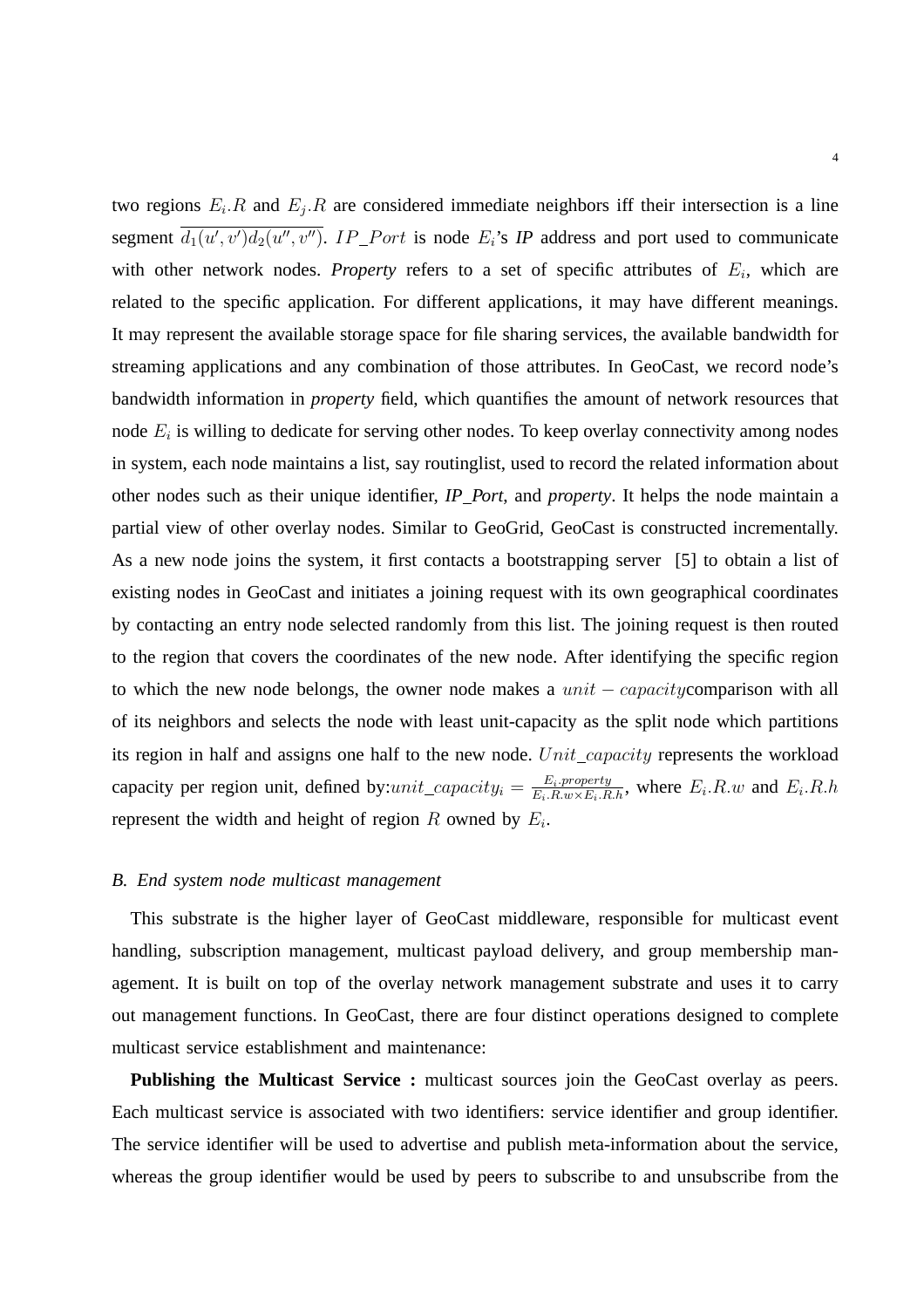multicast service, which is typically the geographical coordinates of the publisher node.

**Multicast Tree-based Subscription Management :** The newly subscriber node (denoted by  $E_i$ ) issues a subscription request with the group identifier of the multicast service. This subscription request is treated exactly like a lookup request on the group identifier, and is forwarded towards the multicast source through a series of intermediate nodes. Eventually, the request reaches the source node. However, in many cases it is not necessary to forward the request to the source node. If one of the intermediate nodes has already subscribed to the multicast service requested by  $E_i$  (i.e., the node is already in the multicast tree), the forwarding of the multicast subscription request is terminated. Instead, the intermediate node that is already in the multicast tree adds  $E_j$  as a new leaf to the multicast tree and starts forwarding the messages of the multicast services to  $E_j$ . Thus, we see that each subscription request adds one or more edges into the multicast tree. Conversely, the multicast tree is pruned through analogous operations when nodes *unsubscribe* from the respective multicast service [2]. Since node failures without explicit notification are very similar to unsubscribe in terms of the action that needs to be taken[5], we treat them as the same cases in our system.

**Dissemination of Multicast Payload :** the source of a multicast service uses the corresponding multicast tree for delivering the multicast data to all the subscribers. It injects the data at the root of the multicast tree, which then gets disseminated through the tree and reaches all the subscribers.

**Multicast Group Management :** as it is impractical to rely on a single node to keep track of group membership, the burden of group maintenance is shared jointly by all nodes in the group. Every group node maintains a list of multicast nodes in its group based on its local knowledge. Considering propagation of heartbeat message among group nodes could potentially be quite expensive, the group itself manages its members in absence of introducing explicit handshake mechanism, by piggybacking such information either in data message transmitted among nodes or in handshake message used by shortcut maintenance.

# III. SHORTCUT ENABLED ROUTING SCHEME

It is well known that Chord achieves  $O(log_2N)$  by forwarding a routing message according to the finger table entries of each node can reduce the search space by half at each forwarding step. In Pastry, the search space is further reduced to  $1/2<sup>d</sup>$  because each node of Pastry maintains even more routing information than Chord.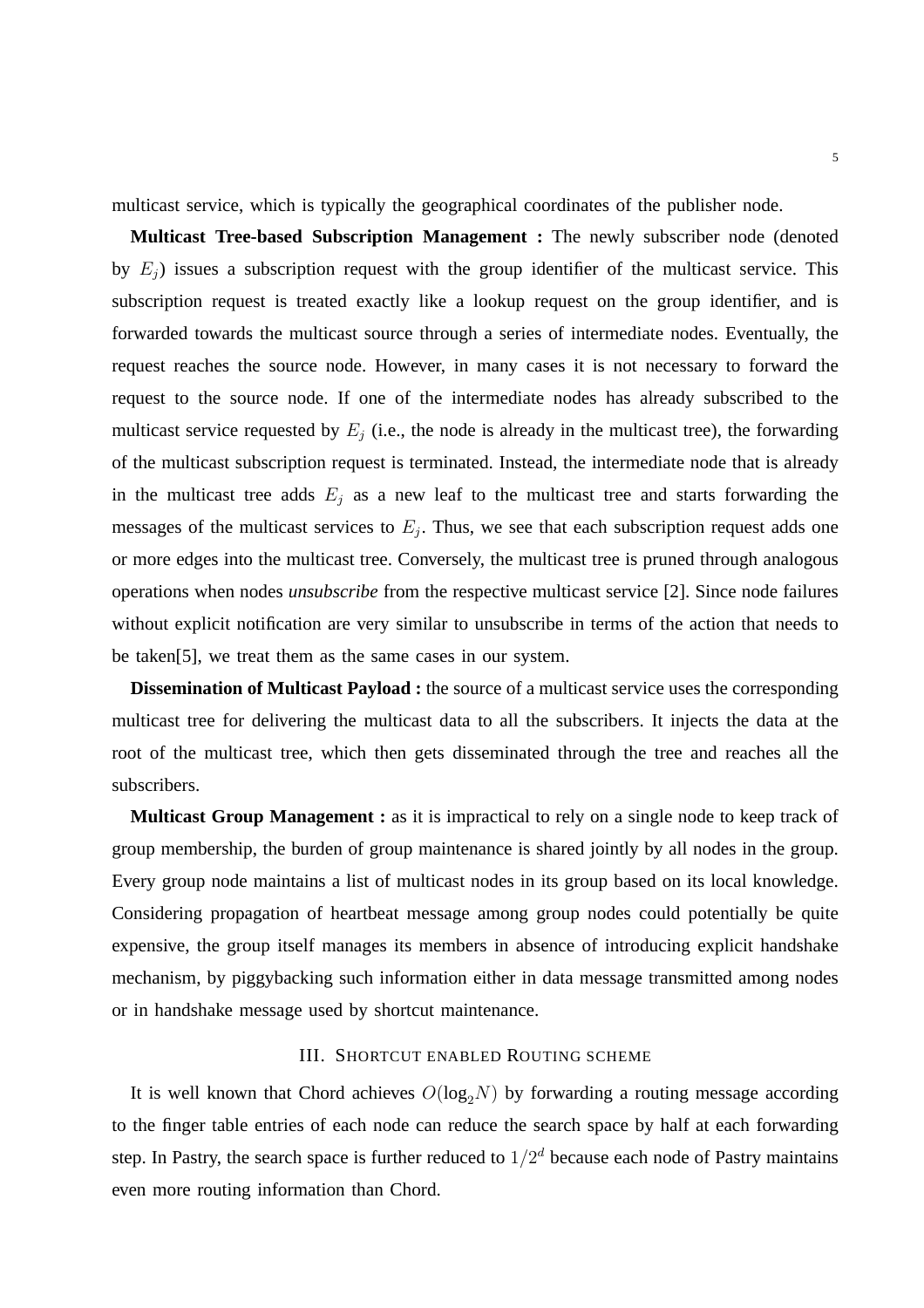Inspired by the above analysis, we use a technique called *Routing shortcut*. The main idea is to maintain more routing information such as shortcuts pointing to other regions at each node by making use of the split history of the region managed by nodes.As new nodes continuously join the system, the nodes in the system keep splitting their regions and assign them to those nodes so that they can become one part of the system.

In this section, we first give a description of Routing shortcut, specifying how nodes' routinglists are constructed and maintained in overlay network merely based on their partial knowledge about network. Then we introduce the shortcut enabled routing scheme used in this paper.

#### *A. Routing shortcut*

*1) Routinglist construction:* In our scheme, instead of discarding the nodes that are no longer immediate neighbors of split node, they are preserved and used as the shortcut nodes in forwarding routing requests. For a node of identifier  $E_i$ , both neighbor nodes and shortcut nodes are organized into a list  $routinglist = \{S_0, S_1, \ldots, S_i, \ldots, S_Q\}$ .  $S_i$  is defined as a n subset of routinglist. It contains both node  $E_i$ 's and entry nodes' responsible region in a geographical enclosing zone  $EZ_i$  with the  $1/2^i$  size of the geographical plane. It subjects to the constraint that the edges of the zone are parallel to that of node  $E_i$ 's region, which is represented by  $EZ_i$  :  $\langle x, y, w, h \rangle$ , where  $(x, y)$  represents the coordinates of top-left vertex of enclosing zone and  $(w, h)$  refers to the width and height of  $EZ_i$ . The nodes in subset  $S_i$  may or may not own a region with  $1/2^{i+1}$  size of plane G. In our case, those nodes are viewed as representatives of enclosing zone. If there is a message aimed to reach a node  $E''$  contained in enclosing zone  $EZ_k$ , it is more likely for entries in subset  $S_i$  to be selected as next hop to forward the message to the destination.

As mentioned before, GeoCast starts from a node  $E$  holding the entire plane. With nodes arrival and departure, the plane is partitioned by nodes into a set of rectangle regions with different size. Nodes continuously add the nodes that are adjacent to them into their routinglists. There is no shortcut node kept in node's routinglist until it holds following condition:  $log_2 \frac{G.w * G.h}{R.w * R.h} - 1 > 0$ . Each time the split node who satisfies such rule creates a new subset, adds its siblings into such subset, and attaches it to the end of its routinglist. The remaining nodes in routinglist are re-assigned into the other existing subsets except the new one in terms of theirs coordinates. Correspondingly, newly joined node initializes its routinglist by learning the local knowledge of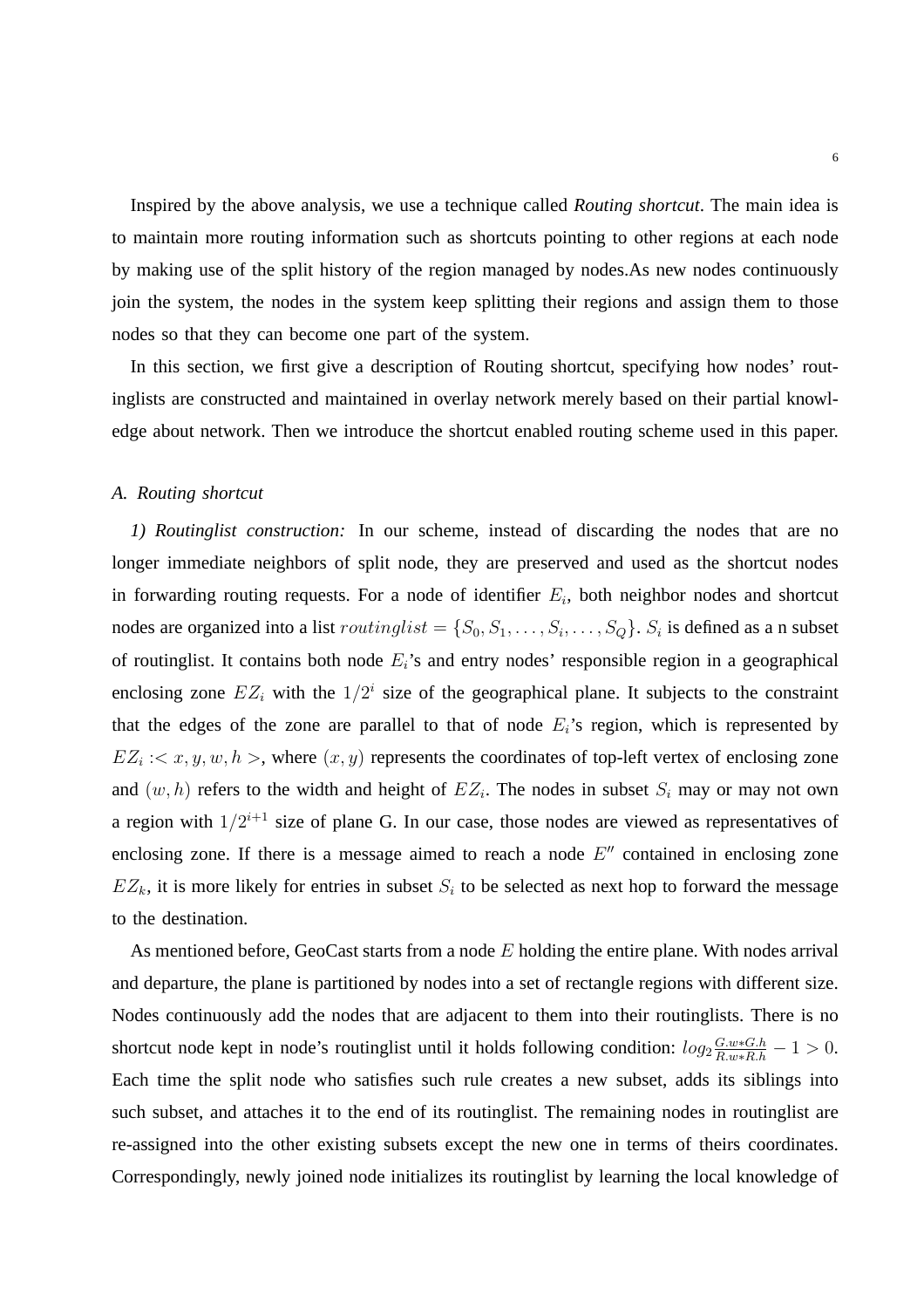

Fig. 1: An GeoCast overlay network

existing node about the network. Concretely, it inherits the list from the split node and use the contents of the entries of the list to built its own routinglist. On receiving the notification of the new node, the neighbors of the split node updates their routinglist in the same manner to accommodate the change of topology.

Initially, there are two different kinds of nodes in routinglist: neighbor node and shortcut node that is the node used to be neighbor of current node. Unlike neighbor-based routing, routing shortcut keeps those old neighbors in routinglist, which are used as shortcuts to speed up the message forwarding. In routing shortcut, the routinglist is organized by borrowing the concept of enclosing zone. It requires each entry E' in subset  $S_i$  is in the enclosing zone  $EZ_i$  but not in the enclosing zone  $EZ_{i+1}$ , i.e. for any  $0 \le i \le Q$  and  $E' \in S_i$ ,  $(E'.x, E'.y) \in EZ_i \wedge (E'.x, E'.y) \notin$  $EZ_{i+1}$ , where  $Q = \log_2 \frac{G.w * G.h}{E_i.R.w * E_i.R.h}$ .  $EZ_i$  is the bounding box with  $1/2^i$  size of the geographical plane within which both node  $E_i$  and node E' lie. Initially, when  $i = 0$ ,  $EZ_i$  is identical to the entire geographical plane G that is the largest enclosing zone of node  $E_i$ . For  $i \geq 1$ , we have:

$$
EZ_{i} : < EZ_{i-1} \tcdot x + (\theta - 1) * \frac{EZ_{i-1} \tcdot w^{\delta}}{2}, EZ_{i-1} \tcdot y + \frac{\theta * EZ_{i-1} \tcdot h^{\eta}}{2}, \frac{EZ_{i-1} \tcdot w}{\theta + (-1)^{(\theta + 1)}}, \frac{EZ_{i-1} \tcdot h}{\theta} > \delta = \lceil \frac{EZ_{i-1} \tcdot x + EZ_{i-1} \tcdot w/2 - E \tcdot x}{EZ_{i-1} \tcdot x + EZ_{i-1} \tcdot w/2} \rceil
$$
\n
$$
\eta = \lceil \frac{EZ_{i-1} \tcdot y + EZ_{i-1} \tcdot h/2 - E \tcdot y}{EZ_{i-1} \tcdot y + EZ_{i-1} \tcdot h/2} \rceil
$$
\n
$$
\theta = \frac{EZ_{i-1} \tcdot h}{EZ_{i-1} \tcdot w}
$$

where parameter  $\theta$  is used to adjust the shape of enclosing zone according to the location of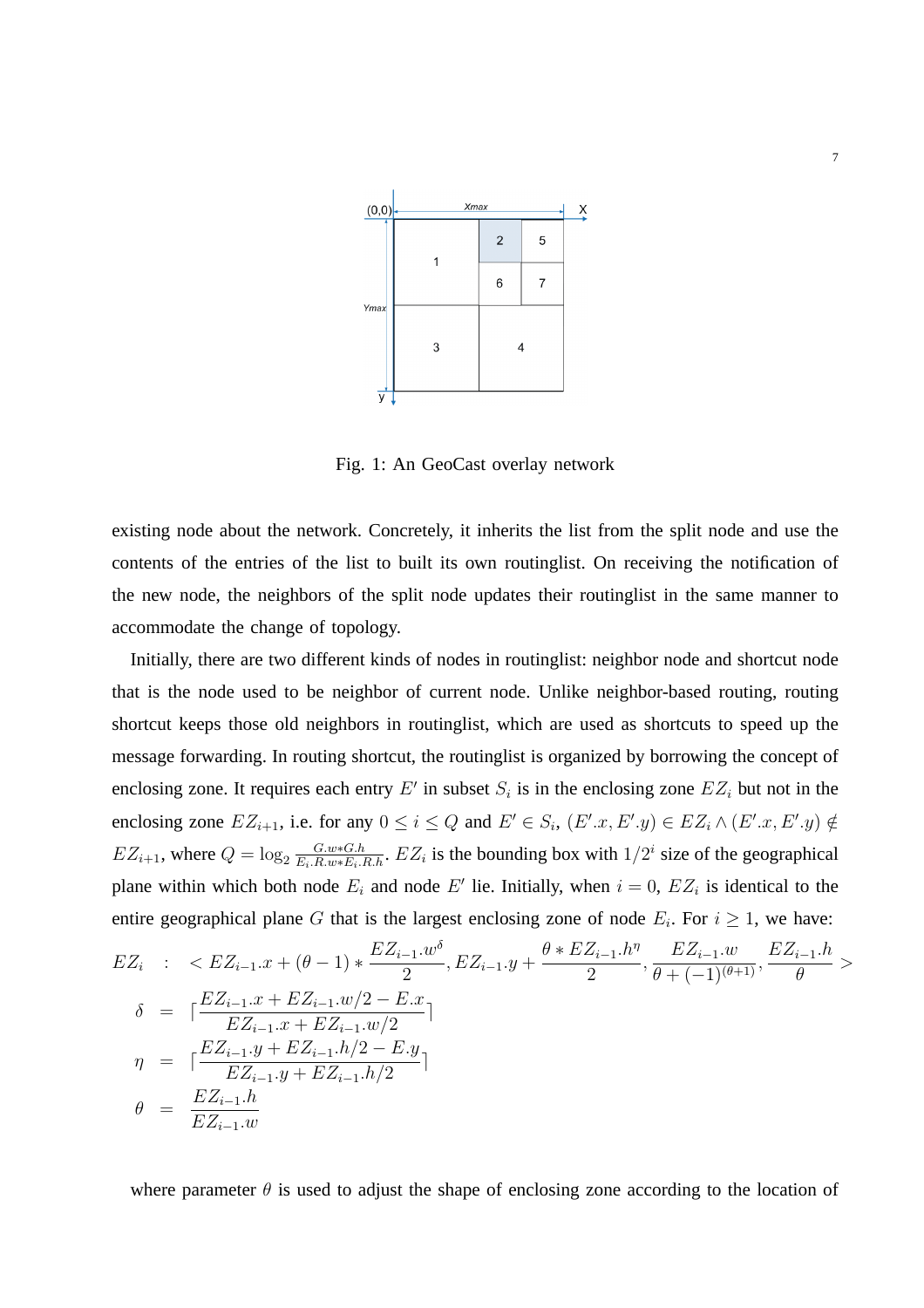node  $E_i$ . Given that, we also can get the relationships between  $EZ_{i-1}$  and  $EZ_i$ :  $\forall$  1  $\leq i \leq Q$ ,

$$
i) \t EZ_{i-1} \supset EZ_i
$$
  

$$
ii) \t EZ_{i-1}.w * EZ_{i-1}.h = 2 * EZ_i.w * EZ_i.h
$$

For simplicity, we refer to the value of  $EZ_i.w*EZ_i.h$  as the size of enclosing zone  $EZ_i$  (denoted by  $EZ_i.size$ ) in the following discussions.

Figure 1 provides a snapshot of GeoCast overlay network with 7 end system nodes. By following the joining order:  $1 \rightarrow 2 \rightarrow 3 \rightarrow 4 \rightarrow 5 \rightarrow 6 \rightarrow 7$ , the entire geographical plane G is partitioned as shown in Figure 1. Node 2,5,6,7 are mapped into the same zone with a quarter size of coordinate space due to the proximity of unique identifer of those nodes. For node 2, it has  $neighborlist = \{1, 5, 6\}$  and  $routinglist = \{\{1, 3\}, \{4\}, \{5\}, \{6\}\}.$  In this case, two subsets {1, 3} and {4} are created and added into routinglist after the arrival of node 5 and node 6 respectively, which subjects to:

i) node 
$$
1, node3 \in EZ_0 : < 0, 0, Xmax, Ymax >
$$

*ii)* node 1, node3 
$$
\notin EZ_1
$$
 : $Ymax/2, 0, Xmax/2, Ymax>$ 

- iii) node  $4 \in EZ_1 : \langle Xmax/2, 0, Xmax/2, Ymax \rangle$
- iv) node  $4 \notin EZ_2 : \langle Xmax/2, 0, Xmax/2, Ymax/2 \rangle$

Different nodes may have their routinglist with different size. The exact length of the routinglist for a node  $E_i$  is decided by the relative size of the region R owned by  $E_i$ . When the region R has  $1/2^Q$  size of the geographical plane, where  $Q = \log_2 \frac{G.w * G.h}{E_i.R.w * E_i.R.h}$ , the length of the *routinglist<sub>i</sub>* is  $Q$ , which allows to cover the entire geographical plane by its entries in routinglist of  $E_i$ according to the following equation  $\sum_{i=1}^{Q} 1/2^{i} + 1/2^{Q} = 1$ .

**Proof of Theorem:**  $\sum_{i=1}^{Q} 1/2^{i} + 1/2^{Q} = 1$ 

**Proof:** Initial step: When  $Q = 1$ , we know that there are at least 2 nodes existing in the current system in terms of condition mentioned above. The node E with half of entire plane has its neighbor in its subset  $S_0$ . Thus, we have  $\frac{Q}{i=1} 1/2^i + 1/2^Q = 1/2 + 1/2 = 1$ . It indicts the statement is true for  $Q = 1$ . Induction hypothesis: Suppose the statement holds for  $Q = k$ . Induction step: Then we would like to show that it also holds when  $Q$  increase to  $k+1$ . This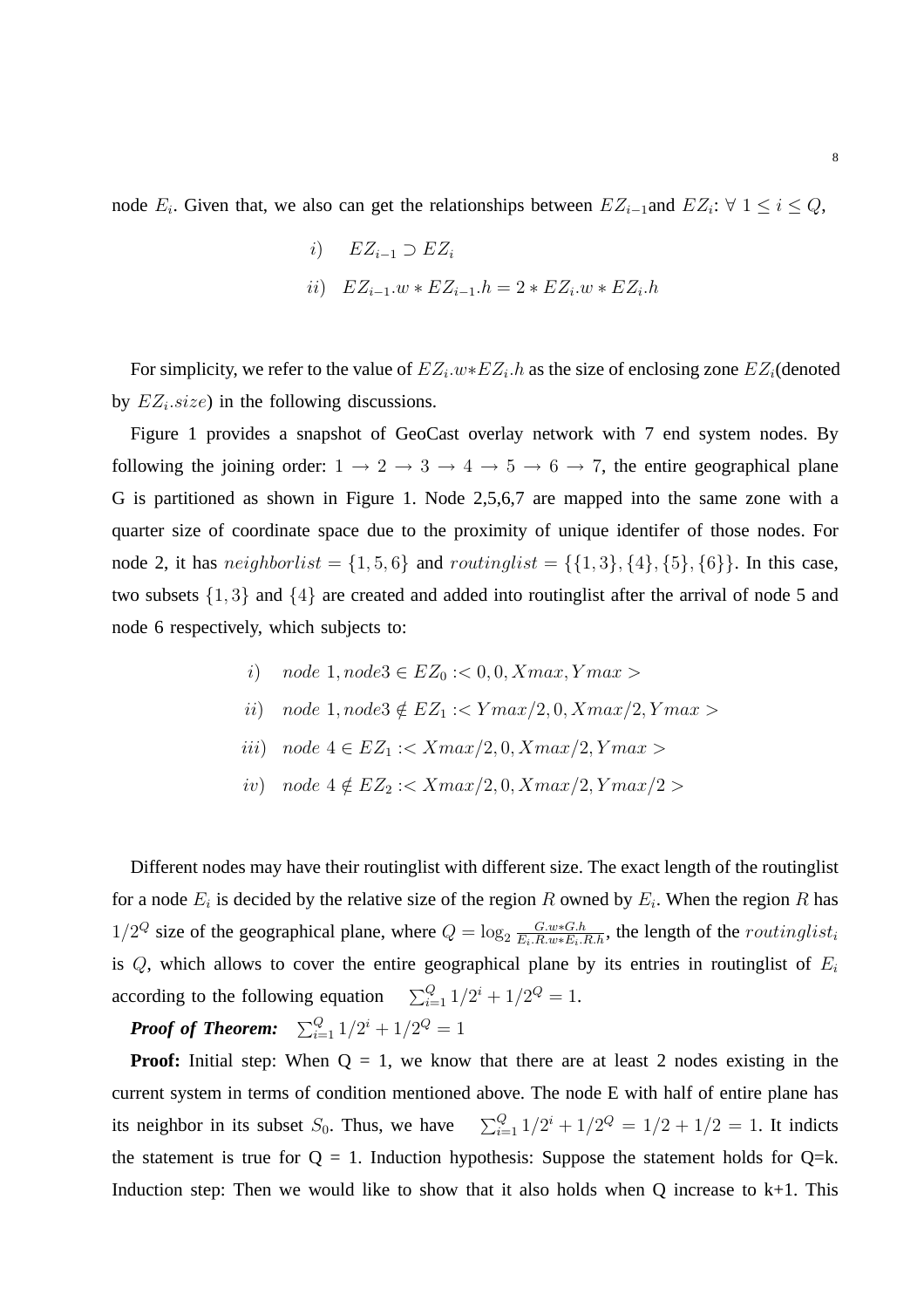

Fig. 2: An GeoCast overlay network

can be proved by the fact below. Let  $E'$  be a new node who wants to join in the plane and be mapped to node E in terms of its coordinates specified by request message. On receiving such message, the owned node  $E$  splits its region into two parts with same size and assign one part to the new node. Given the definition of enclosing zone, it is easy to know that both node E and E' are included in  $EZ_k$  that is the enclosing zone with  $1/2^k$ . At this moment, node E owns a region with  $1/2^{k+1}$  size of G after k+1 times splitting. Thus,  $\sum_{i=1}^{Q} 1/2^{i} + 1/2^{Q} =$  $\sum^{k}$ +1<sub>i=1</sub>1/2<sup>i</sup> + 1/2<sup>k+1</sup> =  $\sum_{i=1}^{k} 1/2^{i}$  + 1/2<sup>k+1</sup> + 1/2<sup>k+1</sup> =  $\sum_{i=1}^{k} 1/2^{i}$  + 1/2<sup>k</sup> = 1.  $\Box$  Exactly, Theorem is from the fact *For any*  $0 \le i \le Q$  *and*  $S_i \in$  *routinglist, the number of nodes contained in*  $S_i$  *is greater than or equal to 1.* 

**Proof :** we prove this by contradiction. Suppose that there is a subset  $S_j$ , such that  $S_j =$  $\{\emptyset\}, 0 \le j \le Q$ . Then clearly when  $j < Q$ , the total number of nodes enclosed in  $EZ_j$  equals to that of  $EZ_{j+1}$ , which is derived from the feature of enclosing zone  $EZ_j$  that  $EZ_j \supset EZ_{j+1}$ . However, recall that each subset  $S_i$  is established and added into routinglist when the node's responsible region R is partitioned. And the sibling node is correspondingly included into the subset, which must be belonged to  $EZ_i$  but not  $EZ_{i+1}$  when  $0 \leq i < Q$ . Even if  $i = Q$ , the number of nodes in  $S_Q$  must be large than 0 in terms of the construction of subset in routinglist. Therefore the suppose is a contradiction.  $\Box$ 

Figure 2(a) provides a snapshot of GeoCast overlay network with 3 end system nodes. By following the joining order: $1 \rightarrow 2 \rightarrow 3$ , the entire geographical plane G is partitioned as shown in Figure 2. At this moment, there are no shortcut nodes including in the nodes' routinglist. For node 2, it has:  $routinglist = \{\{1,3\}\}\$ , where node 1 and 3 are its neighbors, included in  $EZ_0$ that is identical to the entire plane G. After node 4 arrives, node 3 becomes an old neighbor of node 2 and is recorded as a shortcut node in routinglist at node 2. Similarly, node 4 become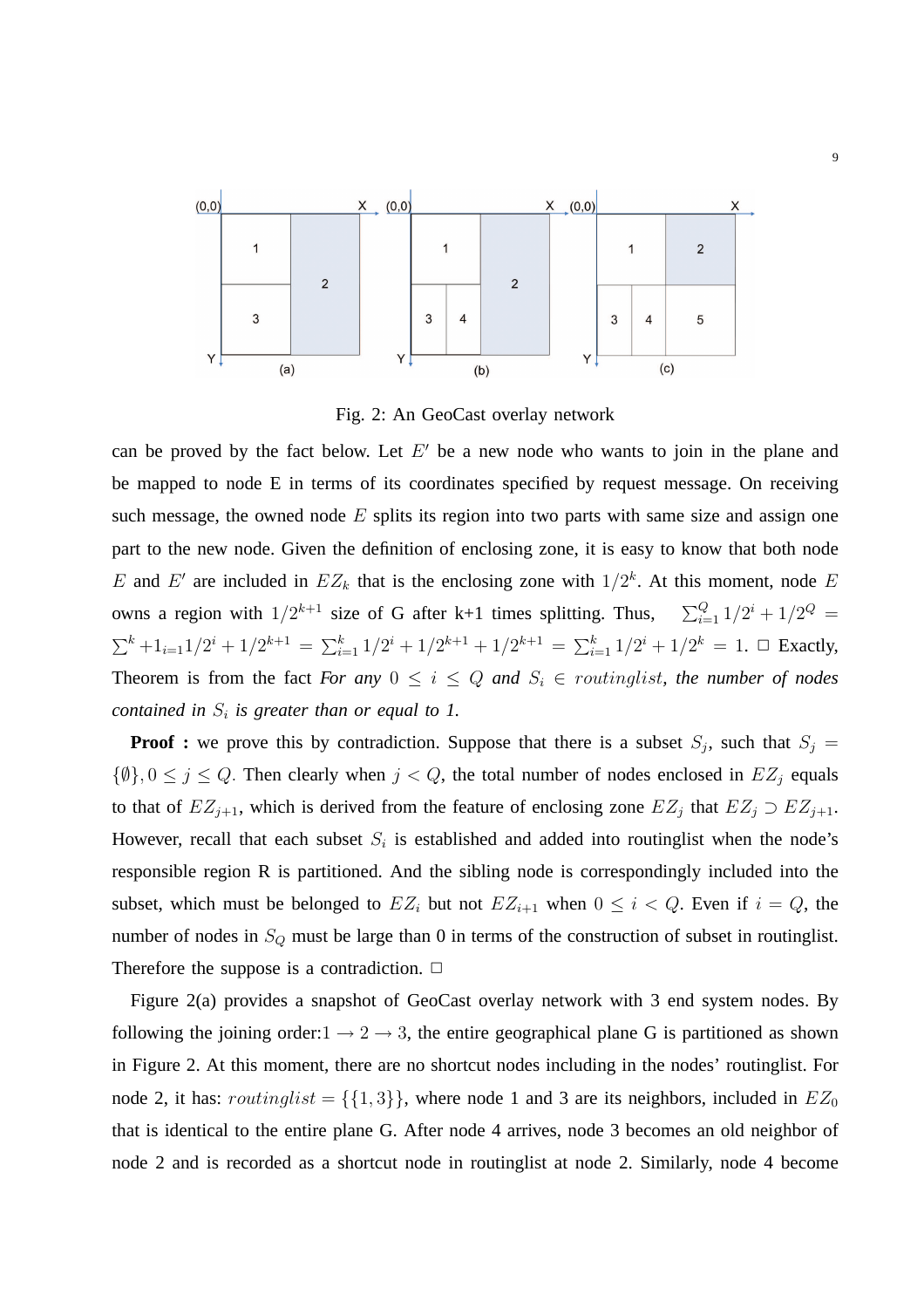another shortcut node after node 5 joining the system, as shown in Figure 2(b)(c). And routinglist changes to routinglist =  $\{\{1,3,4\},\{5\}\}\$  In this way, each node in the system keep building up its routinglist in terms of the changes of topology of network. It ensures that it happens only if the change of neighborhood is detected.

*2) Routinglist management:* In GeoCast, there are two sets of action designed to complete routinglist maintenance: update and replacement.

Update: Nodes probe their routinglist nodes for information updating in two distinct ways. Periodically, heartbeat messages containing nodes' IP address,  $IP\_port$  and owned region R are exchanged among immediate neighbors. On receipt of a handshake message, nodes update their record immediately and initial the response messages including its current state to answer that message. While shortcut nodes are maintained in a lazy manner. The handshake messages are issued only when there is no message transmission among those nodes for a long time slot  $T<sub>S</sub>$  of  $2*T_N$  that is heartbeat interval of neighborhood updating. In our system, message transmission functions as an implicit handshake message to indicate nodes' status. A prolonged absence of handshake response indicates a failure or departure. Since the active replacement scheme works for both node departure and failure cases, we use the term failure to refer to both scenarios.

Replacement: Since the shortcuts of a node are inherited from the node that splits its region, it is likely to impose a heavy load on the nodes that participate in the system earlier. The motive of such adaption is to avoid those nodes being overloaded especially when they do not have enough capacity. This adaptation is initiated when a shortcut node is chosen to be replaced or it encounters a failure captured by shortcut probing. Periodically, each node  $E$  in GeoCast randomly chooses a shortcut node  $sc_i$  from its shortcut list for adaption. If it holds the relationship of  $sc_i$  unit\_capacity  $\lt Unif(0,1) \times E$  unit\_capacity, a replacement node is chosen by random walk[7]. Unif(0,1) is a random value assigned by following uniform distribution. The random walk starts form the node  $sc_i$  chosen to be replaced. If this node is no longer in network, its coordinate will be used to locate the new owner node which takes over its region.  $s c_i$  generates a query tagged with its *unit capacity* and sends it out to one of its list nodes at random. When the query arrives at the node, it checks if its  $unit\_capacity$  is bigger than  $sc_i$  unit\_capacity. If does, the walk stops and a response message with such node's information is sent back to node  $E$  for replacing. Otherwise, the query is issued again in the similar manner. Such design tends to keep the shortcuts that have more capacity to replace the weaker ones with high provability.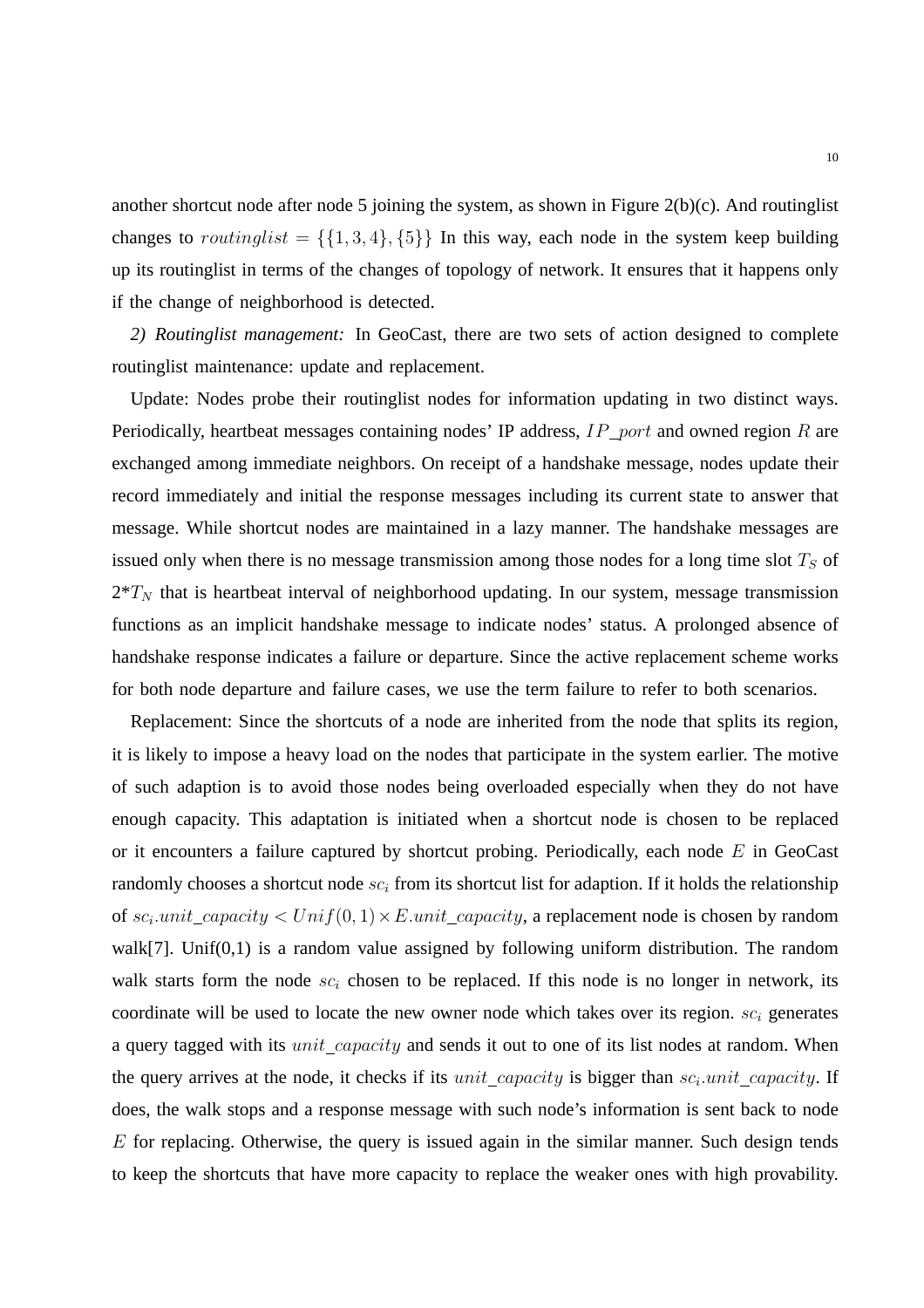To maintain the efficiency of routing shortcut, we let each node periodically establish new relationships with nodes in the system. To do this, it first randomly selects a set of entries in its routinglist to see if they are still suitable to be served as shortcut nodes based on their current state. If shortcut node is overloaded or moved out of the system, an new shortcut node with high property value is chosen to replace such node through using random walk [8]. We omit the details due to space constraints. This operation serves two purposes: first, it helps each node maintain a relatively stable number of entries in the presence of node departures; second, it helps each node explore entries of high property.

#### *B. Shortcut-enabled routing*

In GeoCast, we use *shortcut-enabled Routing* to deliver messages for end system nodes. It uses geographical distance Gdist as routing metric to discover routing path to the given destination that specifies in service request. Gdist is the shortest distance between two end system nodes on space G, defined by  $Gdist_{i\rightarrow j} = \sqrt{(x_i - x_j)^2 + (y_i - y_j)^2}$ , where  $E_i$  and  $E_j$  are end system nodes in system.  $(x_i, y_i)$  and  $(x_j, y_j)$  are the unique identifer of node  $E_i$  and  $E_j$  respectively. Destination may refer to a point or a region in space *G*. An example of such request is "send me the current traffic state of I-85 near downtown". In GeoCast, we tag each request with geographical coordinates  $D(x, y)$  which represents the spatial query point of the request. When the end system node that covers  $D(x, y)$  receives this request, it sends the requested information related to its region back to the request sender.

When a node  $p$  wants to route a message with the given destination coordinates, it first checks if the coordinates are contained by the region it owns and if not, it looks up routing nodes in its routinglist and choose the next routing hop node whose geographical distance to the destination coordinates is the shortest one among all candidate routing nodes in the list. If the destination coordinates are not contained by the region owned by the next routing node, this routing process repeats until the message reaches destination. Under the routing algorithm shown above,the average routing length in terms of hop count can be estimated. It ensures that any node in system can be reached at most  $O(log_2N)$  with high probability.

In GeoCast, each node has an average of O(2d) immediate neighbors and O(log N) nodes maintained in its routinglist, where d is the dimensions of coordinate space and N is the number of nodes currently in the system. Unlike CAN, it ensures that any node in the system can be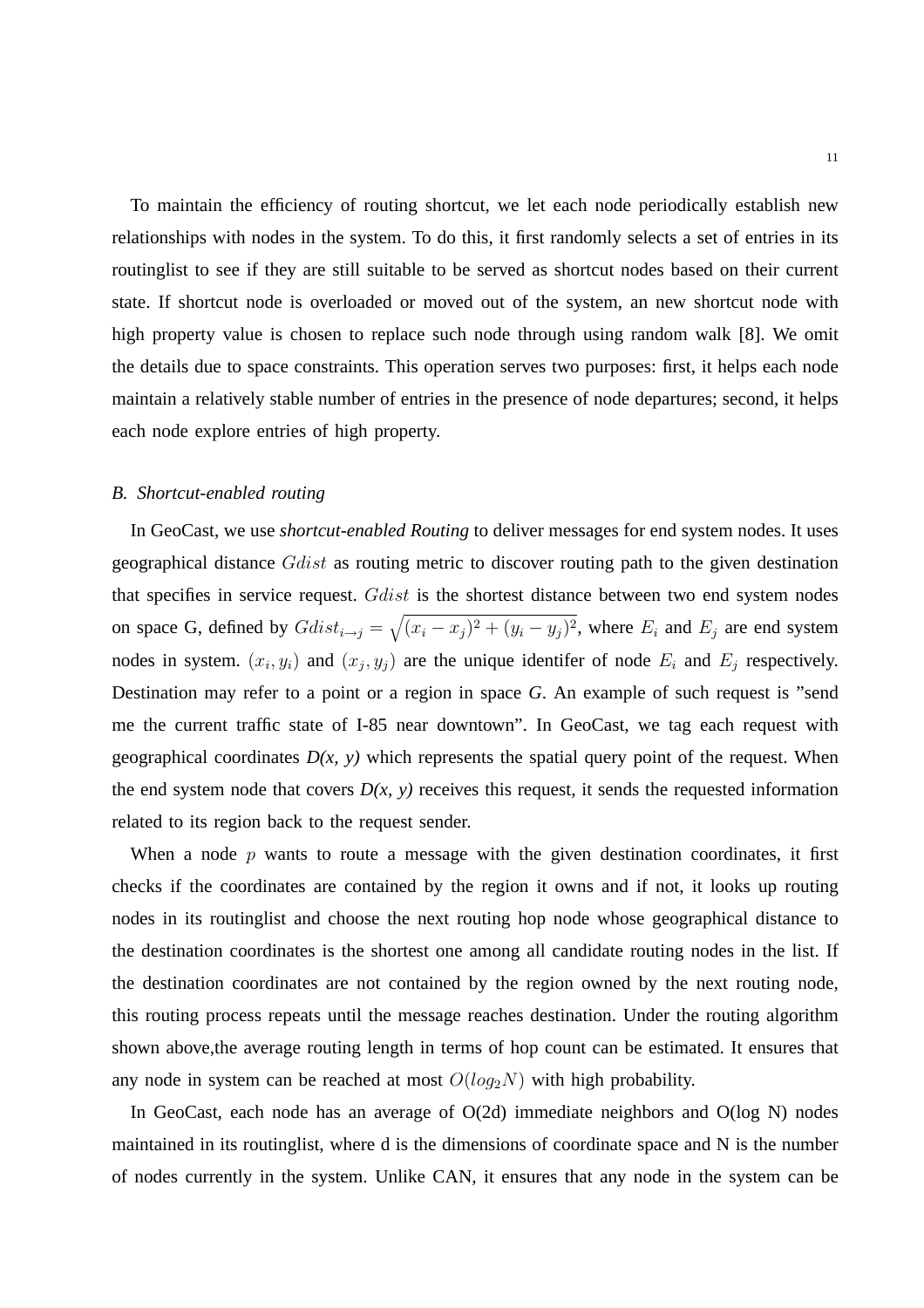

Fig. 3: Examples to illustrate neighbor based routing and Geo-distance routing

reached in less than O(logN) hops, achieving similar performance as to Pastry [1], Tapestry [9], Chord [4] and Expressway [10]. It benefits from the introduction of routing shortcut. It not only reduces the routing latency experienced by messages in terms of hop counts, but also improves the utilization of network resource. Given source node S and destination node D in a system of 100-node, figure 3 depicts the message delivery routes formed by using different schemes. Comparing to neighbor-based routing, the shortcut enabled geo-distance routing (called Geo-distance routing for short) in basic GeoCast exhibits a better performance in terms of hop counts. It only needs 5 hops to reach the destination while neighbor-based routing needs 3 times as many as that of Geo-distance routing, as shown in figure  $3(a)(b)$ . This advantage becomes more pronounced when the size of system is larger.

## IV. CONCLUSION

In this paper, we have presented GeoCast, a middleware architecture for supporting multicast group communication applications in a geographical overlay network. Our approach has two unique features. First, one novel routinglist construction and maintenance strategy on the concept of enclosing zone is dedicatedly designed to allow the applications based on that have ability to manage their maintenance overhead in terms of network resource constrains. Second, we employ shortcut-enabled routing scheme to improve CAN-like neighbor-based routing scheme by introducing routing shortcut in the message forwarding path selection.